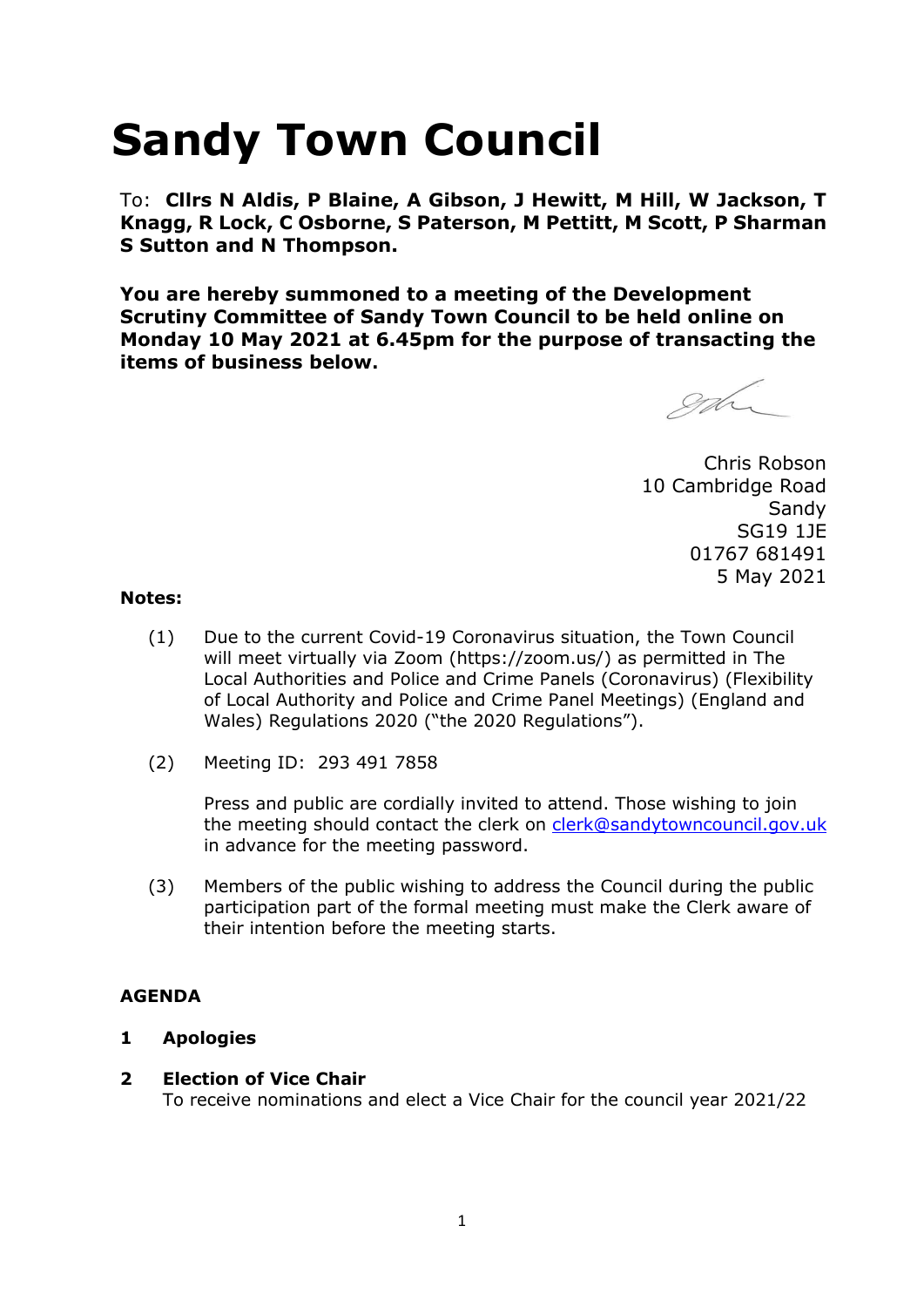### **3 Declarations of interest**

*Under the Localism Act 2011 members of Council are not required to make oral declarations of interest at meetings but may not participate in discussion or voting on any items of business in which they have a Disclosable Pecuniary Interest (DPI) and under Sandy Town Council's Standing Orders must leave the room for the duration of all discussion on such items. (All members' register of interests are available on the Sandy Town Council website or on application to the Clerk.)* 

*This item is included on the agenda to enable members to declare new DPIs and also to draw attention to their stated DPIs and also any non-disclosable personal interests which they have declared under Sandy Town Council's adopted Code of Conduct and which may be relevant to items on the agenda.* 

- *i) Disclosable Pecuniary Interests*
- *ii) Personal Interests*

#### **4 Planning Applications**

To consider the following applications submitted for comment by Central Bedfordshire Council

| 29.04.21 | CB/21/01651/REG3<br>Sandy Upper School<br>Engayne Avenue<br>Sandy<br><b>SG19 1BL</b> | Temporary classroom at Sandy Upper School,<br>Engayne Avenue, Sandy.                                                                                      |
|----------|--------------------------------------------------------------------------------------|-----------------------------------------------------------------------------------------------------------------------------------------------------------|
| 30.04.21 | CB/21/01389/Full<br>32 Longfield Road<br>Sandy<br><b>SG19 1LJ</b>                    | Construction of a fence to the front of the<br>property at 32 Longfield Road, Sandy.<br>Near neighbours 23,25,27,30,34 Longfield<br>Road, Sandy notified. |

#### **5 Late Planning Applications**

To review any late planning applications from Central Bedfordshire which otherwise could not be commented upon.

#### **6 Minutes of previous meeting**

To consider the minutes of meeting of the Development Scrutiny Committee held on Monday 26 April 2021 and to approve them as a correct record of proceedings.

#### **7 Items for Information**

To note any decision notices or outcomes of appeals.